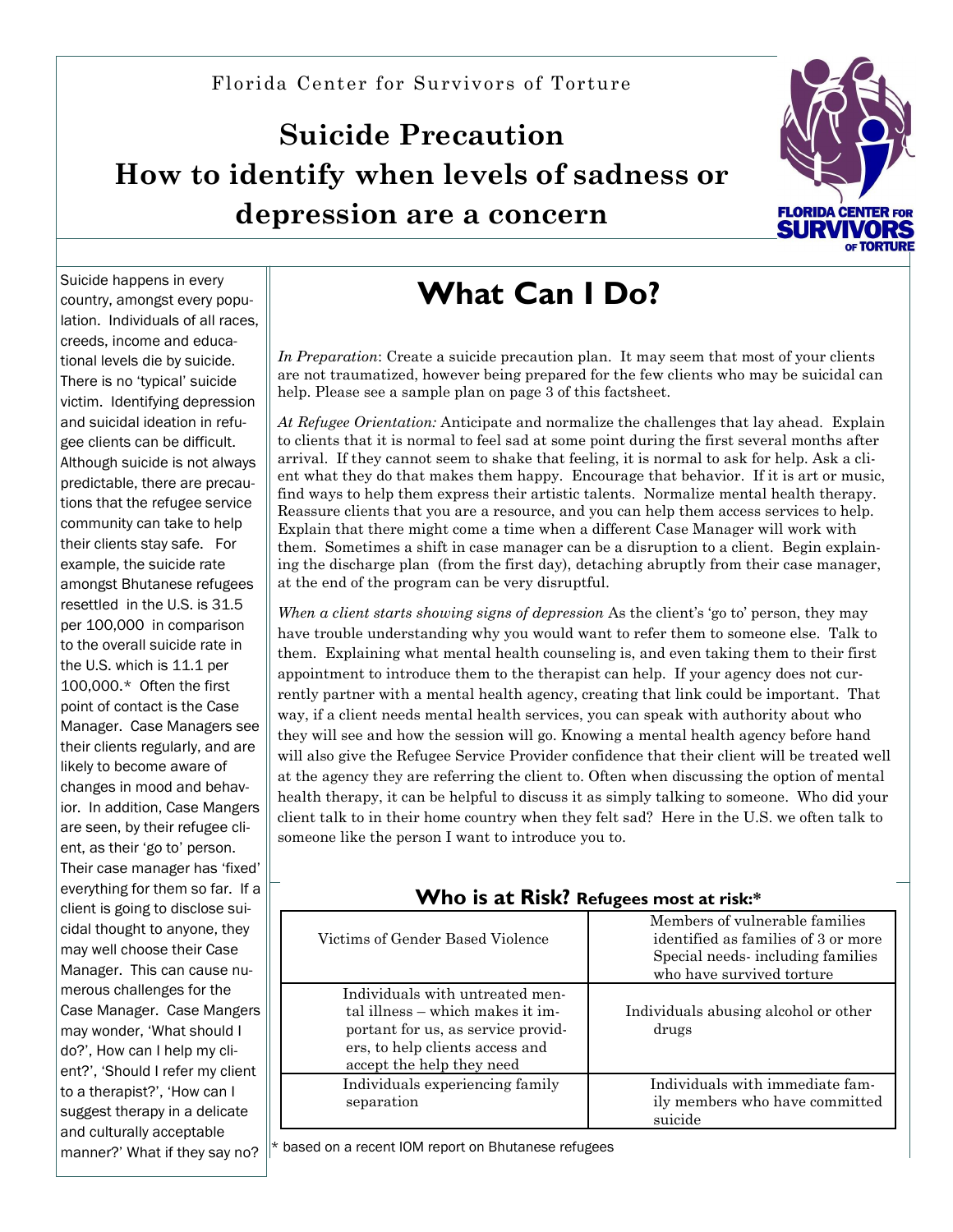## What signs or indications might my client give if he/she is depressed or suicidal?

| Feelings of helplessness or hope-<br>less                                      | Sudden change of mood or behav-<br>ior (ex. A client who used to dress<br>very regally now dresses poorly or a<br>client suddenly becomes aggres-<br>sive- begins acting out) | Increased use of drugs or alcohol                                                                                                                                |
|--------------------------------------------------------------------------------|-------------------------------------------------------------------------------------------------------------------------------------------------------------------------------|------------------------------------------------------------------------------------------------------------------------------------------------------------------|
| Exhaustion / trouble sleeping                                                  | Poor self care (sudden loss of<br>weight, lack of hygiene)                                                                                                                    | Social Isolation or isolating from<br>Case Manager (not taking your<br>calls)                                                                                    |
| Pre-occupation with death or dying                                             | Giving away possessions-saying<br>'good bye'                                                                                                                                  | Careless behavior, not caring about<br>the consequences                                                                                                          |
| Comparing one self to others suc-<br>cesses and feeling inadequate or<br>shame | Talking about suicide                                                                                                                                                         | Client starts to need their Case<br>manager more (starts calling more<br>often, seeking CM's approval)                                                           |
| Client seems 'checked out' emo-<br>tionally                                    | Lack of motivation                                                                                                                                                            | Change in attitude Example: every-<br>thing went bad. Client first arrived<br>and loved their new city. Now client<br>sees nothing of value in their new<br>city |
| Client becomes self destructive<br>(self cutting, inflicting pain)             | Change in body language (covering<br>their face, crying)                                                                                                                      | Wanting to return to home country-<br>even the chaos they left                                                                                                   |
| Family attachments are suffering                                               | No longer participate in activities<br>that used to bring them joy                                                                                                            |                                                                                                                                                                  |

## What should I do if my client says he/she wants to kill him/herself?

DO: If a client states that they want to kill themselves, it is important to assess the degree of seriousness that this statement holds. Talk with your client. Find out if they have a plan for how they would kill themselves. If so, by what means would they kill themselves? If they state that they want to shoot themselves, find out if they have own or have access to a gun. Find out if the person has a support system in their life, who do they talk to? Your goal is to keep your client talking so you can get as much information as possible.

DON'T Do not, do anything to undervalue what your client is telling you. DO NOT say 'You don't really want to kill yourself' or anything that might devalue their feeling. This might shutdown the conversation, wherein your goal is to keep your client talking so you can get as much information as possible.

### At what point should I call for help?

If a client is a danger to himself or others, it is necessary to call for help. Calling 911 or your local Mobile Crisis Unit can ensure that your client is adequately assessed by a mental health professional and may lead to the hospitalization of your client. Although hospitalization may seem scary, it may be the only way to keep your client safe.

## Self -Care

Don't forget to ensure that you and your colleagues have the support you need to do the work. Participate in regular supervision and suggest group staffing in your office. Sharing a case with colleagues can often lead to new ideas and decrease the stress or the feeling that you are the only person working on a case.

Although you are an important part of your client's life, you cannot give them your full attention if you suffer from burn out!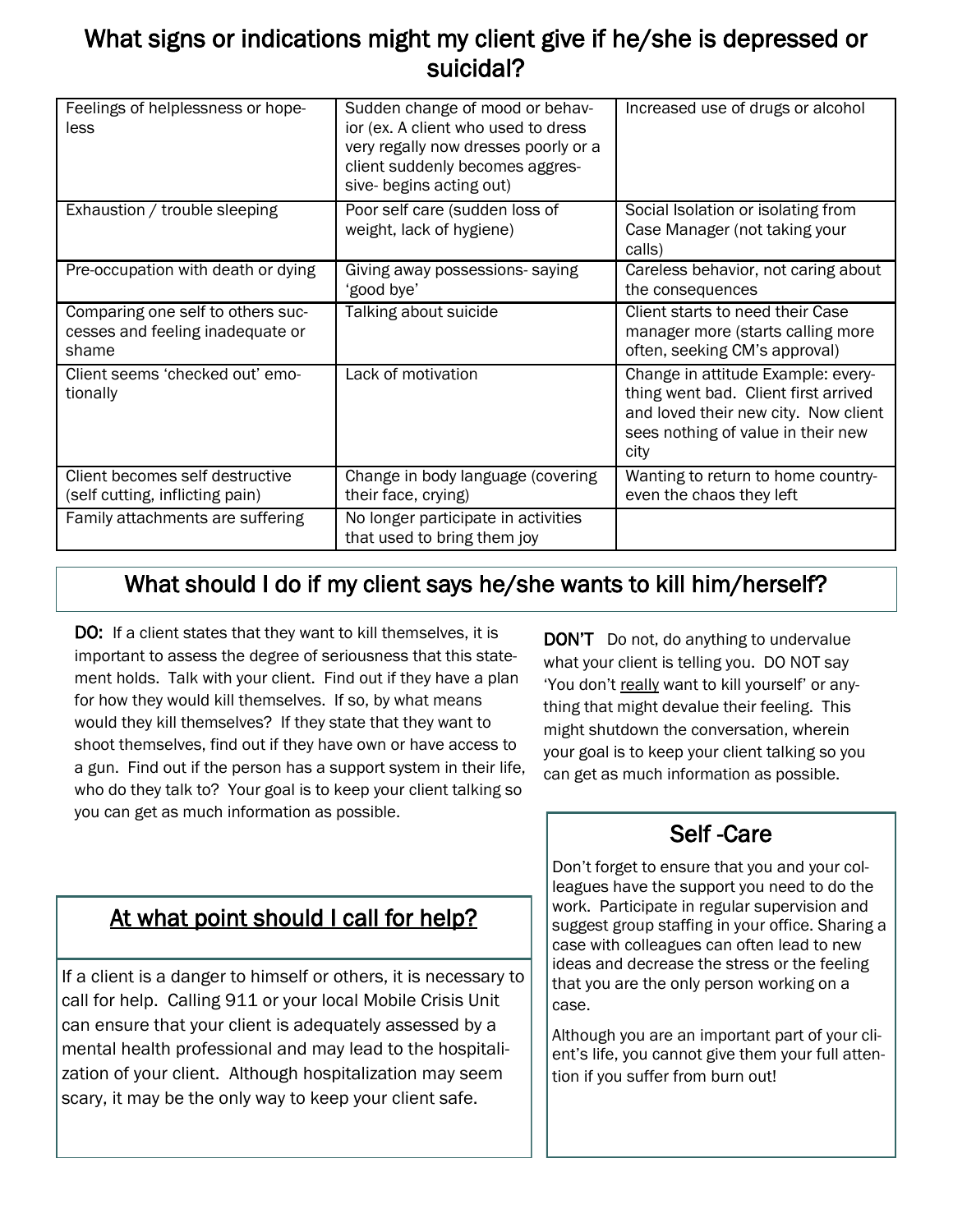#### Suicide Protocol

Any talk of Suicide should be taken seriously and should be discussed immediately with your supervisor. All staff should be aware of standardized, "best practice" procedures for assessing and managing suicidal individuals.

#### Staff will assess for clients' risk. The following questions will determine the immediate risk for suicide. HIGH TO SEVERE RISK

#### Imminent Danger signs to look for:

Having suicidal thoughts A specific plan that is highly lethal States he/she will commit suicide Threatening to hurt or kill oneself Looking for a way to kill oneself Talking or writing about death Plans and preparations for death Giving away possessions Stockpiling medication Sudden interest in weapons/having weapons Elaborate good-byes Have their personal plans in order A sudden calm Past history of suicide attempts

#### Questions to ask

PLAN: Do you have a suicide plan? MEANS: Do you have what you need to carry out the plan (pills, gun, rope etc)? TIME: Do you know when you would do it? INTENT: Do you intend to commit suicide? If yes to any of these questions Staff should do the following:

- DO not leave the person alone under any circumstances
- Notify your Supervisor, Program Manager or Director immediately
- Call 911 or take the person to an Emergency room
- If possible remove pills, weapons, anything lethal

Ask for assistance if possible

Moderate Risk Take all suicide thoughts seriously Assess the persons Plan-Means-Time- Intent If:

PLAN The plan may not be specific or the client may have no definite plan

MEANS-not specific- person may be weighing the odds between life and death, undecided

TIME-unsure, considering suicide but uncertain as to when

INTENT: some level of intent but not a firm conviction or commitment to suicide. States that they won't commit suicide

#### Staff should do the following

Make a specific safety plan. Try to make a specific safety plan with the client. A safety plan is -an undertaking to follow an agreed upon course of action if feeling suicidal. Ask the client if s/he can give an assurance that he will follow this plan and not make a suicide attempt at least for a period of time. Give client the area's mental health crisis number. As part of the suicide prevention strategy try to eliminate ready access to means of self harm, e.g. the client agrees to hand over weapons or drugs to trusted person. Call your supervisor and follow directive. Connect client with psychiatrist and counselor, if they do not have one counsel client on beginning treatment within 24 hours. Monitor client, arrange follow up appointment with client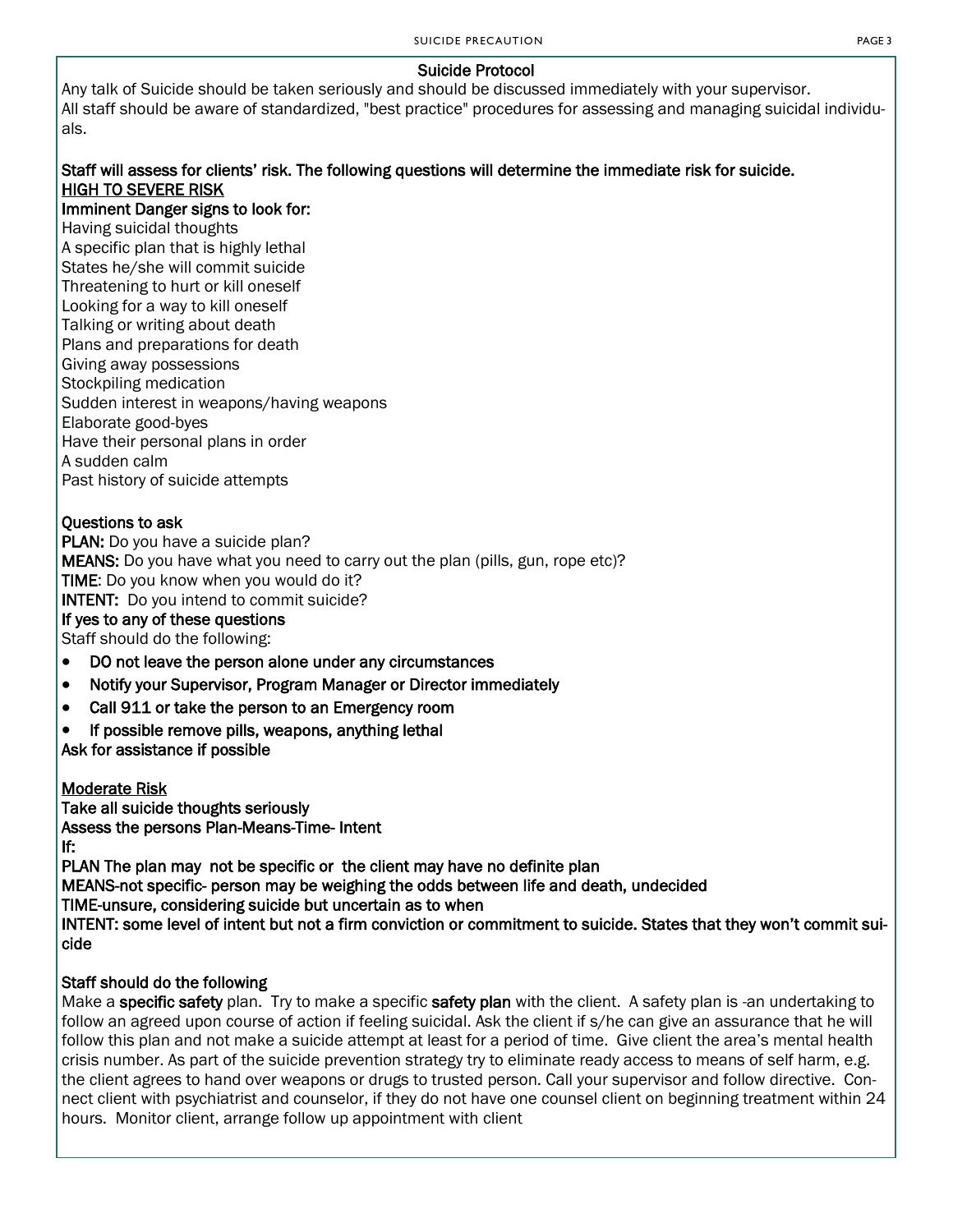#### LOW RISK

PLAN-some suicidal thoughts, no plan, and states won't commit suicide, no past history

MEANS- no means, mixed thought, ambiguous

#### TIME: does not know when

#### INTENT: Low

Staff should do the following:

- 1. Inform supervisor
- 2. Develop plan for mental health services
- 3. Monitor client weekly for stability
- 4. Bi-weekly phone contact

Continue to monitor client for signs and symptoms

#### All staff will be aware and trained on the warning signs Imminent Dangers

#### The signs that most directly warn of suicide include:

- Threatening to hurt or kill oneself
- Looking for ways to kill oneself (weapons, pills or other means)
- Talking or writing about death, dying or suicide
- Has made plans or preparations for a potentially serious attempt
- Giving away possessions

#### Other warning signs include expressions or other indications of certain intense feelings in addition to depression, in particular:

- Insomnia
- Intense anxiety, usually exhibited as psychic
- pain or internal tension, as well as panic attacks
- Feeling desperate or trapped -- like there's no way out
- Feeling hopeless
- Feeling there's no reason or purpose to live
- Rage or anger

#### Certain behaviors can also serve as warning signs, particularly when they are not characteristic of the person's normal behavior. These include:

- Acting reckless or engaging in risky activities
- **Engaging in violent or self-destructive behavior**
- Increasing alcohol or drug use
- Withdrawing from friends or family Risk Factors
- Mental illness
- Alcoholism or drug abuse
- Previous suicide attempts
- Family history of suicide
- Terminal illness or chronic pain
- Recent loss or stressful life event
- Social isolation and loneliness
- History of trauma or abuse
- Socialcultural
- 1. Stigma
- 2. Cultural and religious beliefs
- 3. Influence of others

\* This is the Gulf Coast Jewish Family & Community Services (GCJFCS) Suicide Precaution protocol. GCJFCS is a Community Mental Health organization. Any adoption of this or similar policy should be reviewed by a licensed mental health provider.

The National Partnership for Community Training and the Florida Center for Survivors of Torture are programs of Gulf Coast Jewish Family & Community Services. This publication was funded by the Office of Refugee Resettlement. For more information on this document and for Research purposes, please contact partnership@gcjfcs.org

The views herein may not necessarily reflect the views of ORR